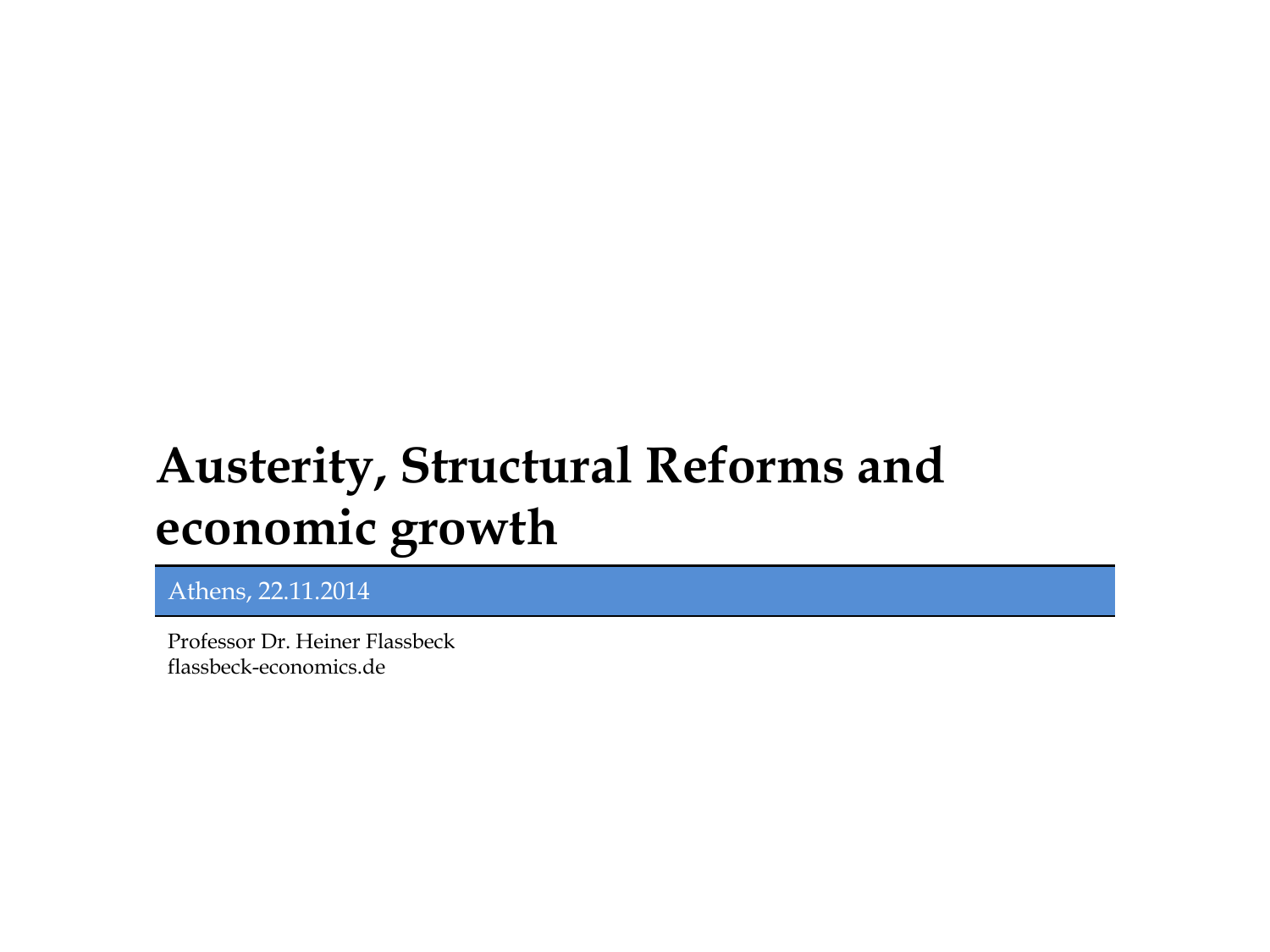#### Industrial Production in Europe

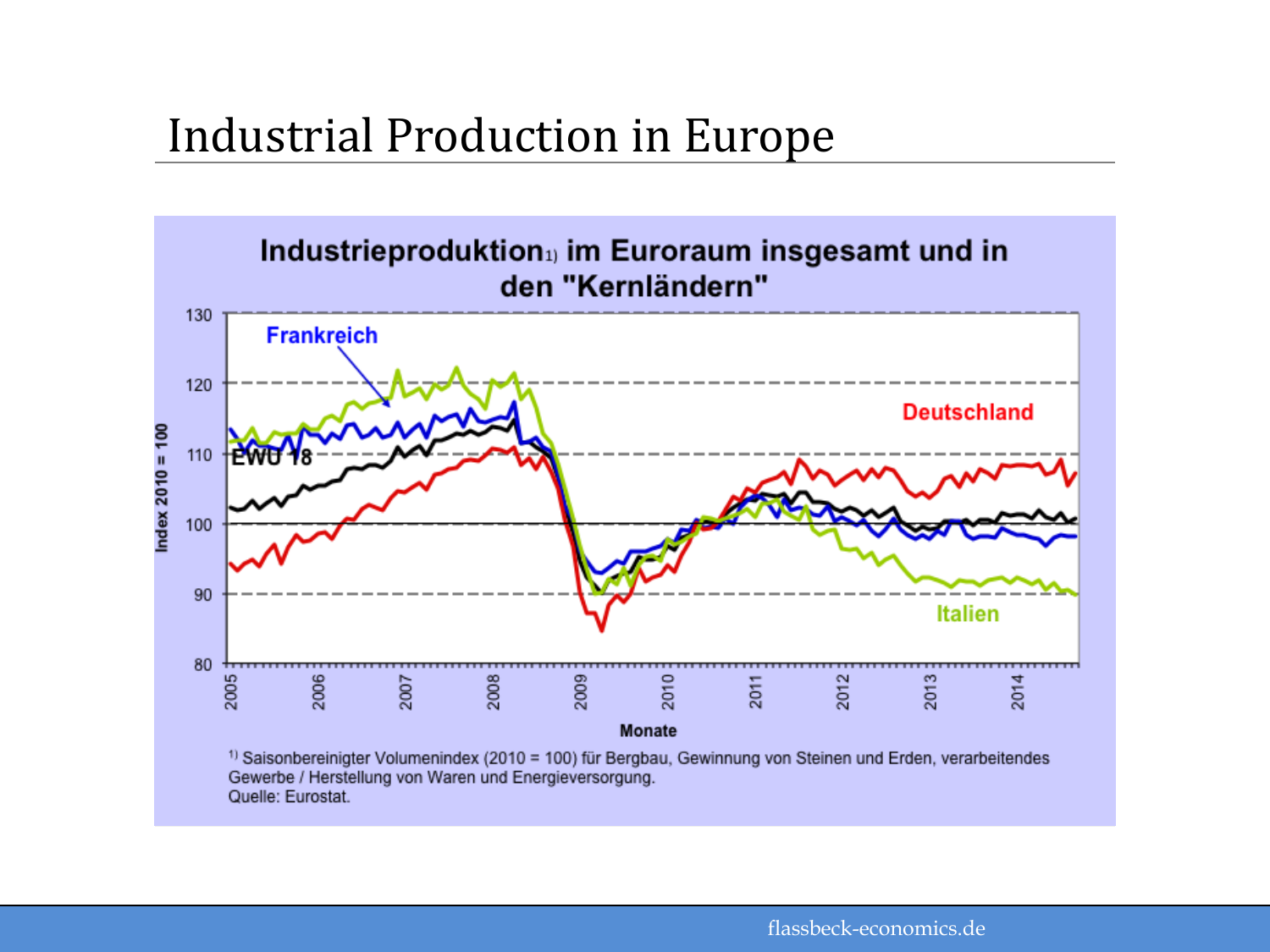#### and in Southern Europe

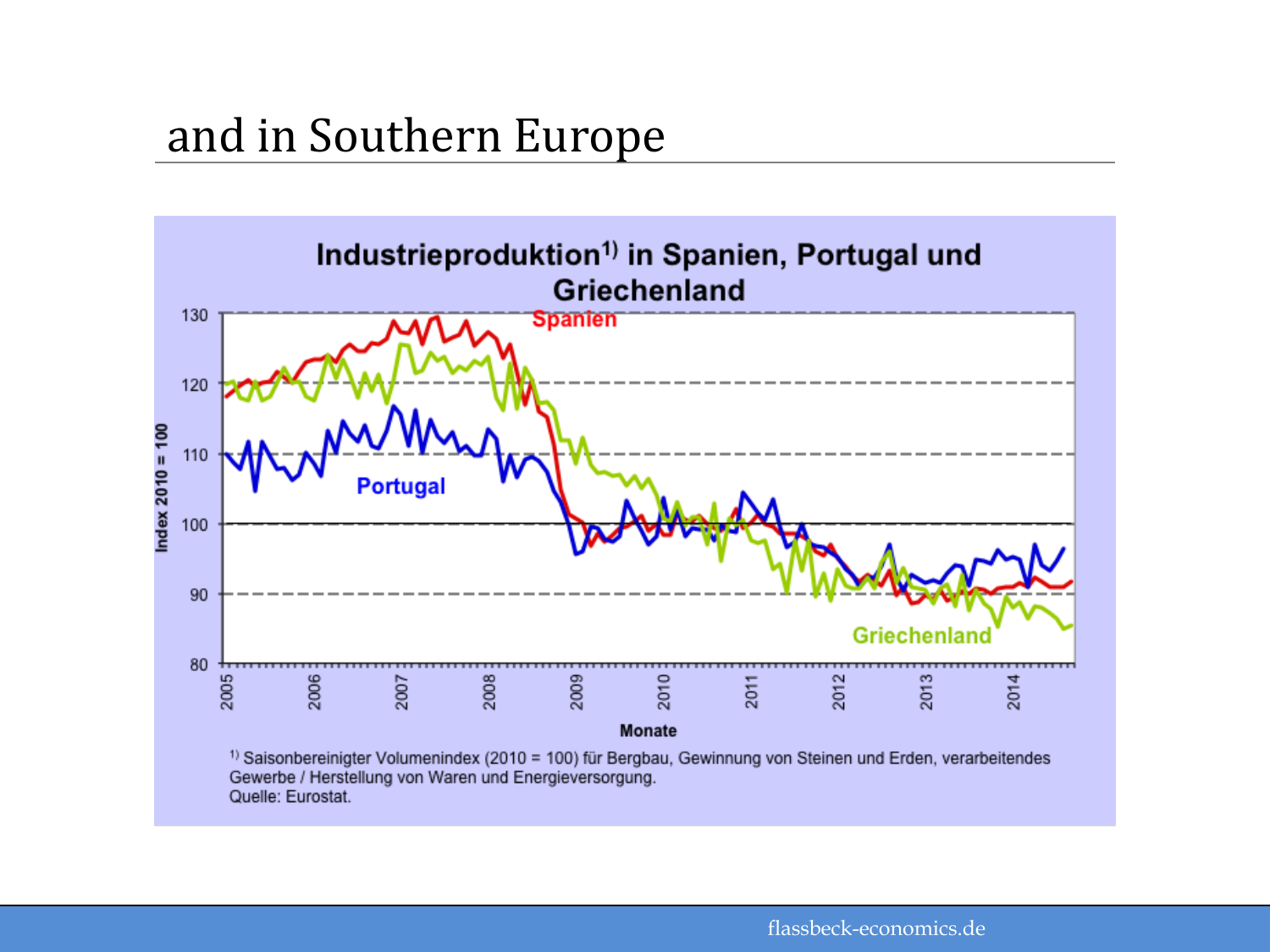#### Unemployment im Europe

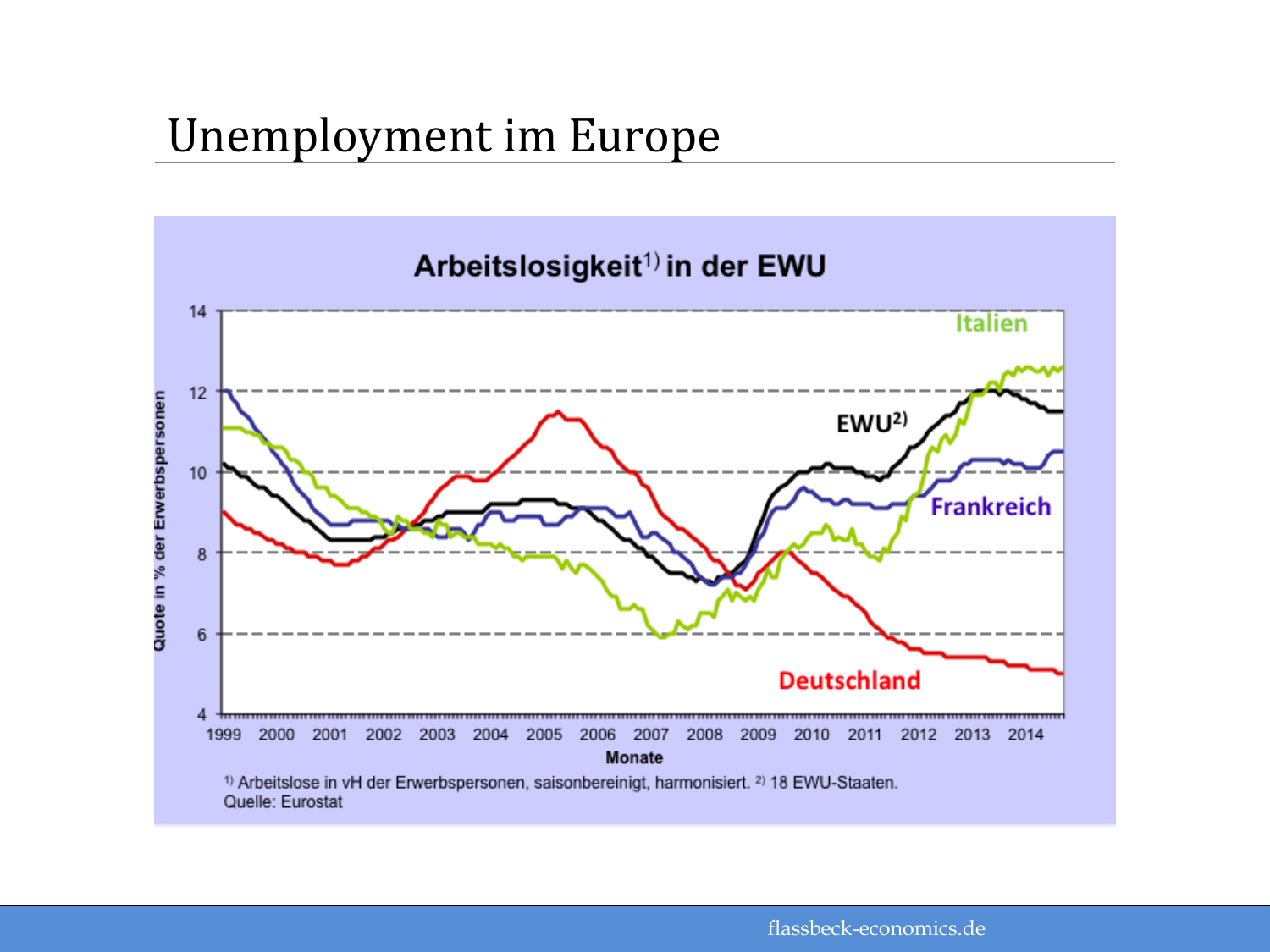### Unemployment in Southern Europe

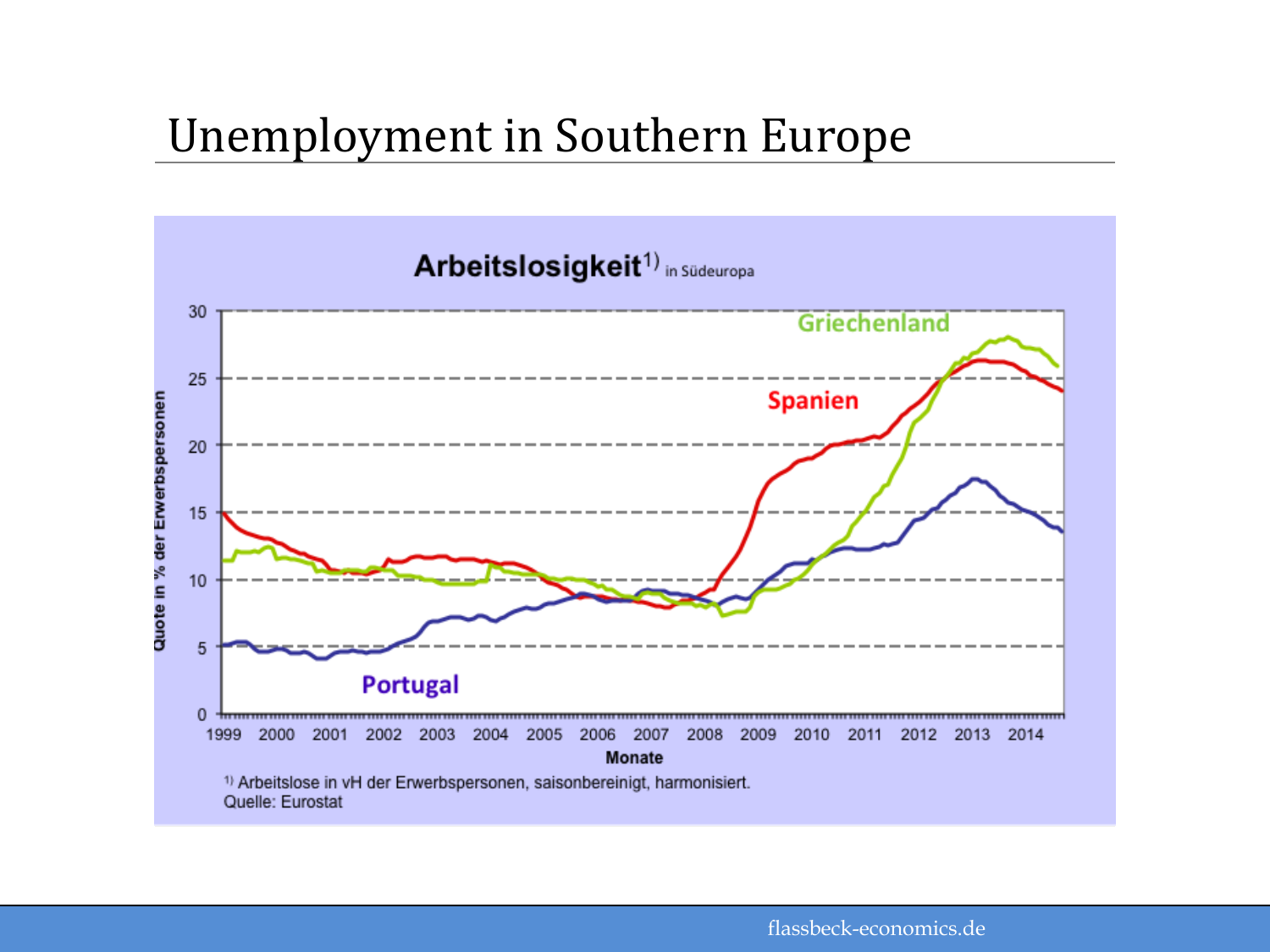### and deflation

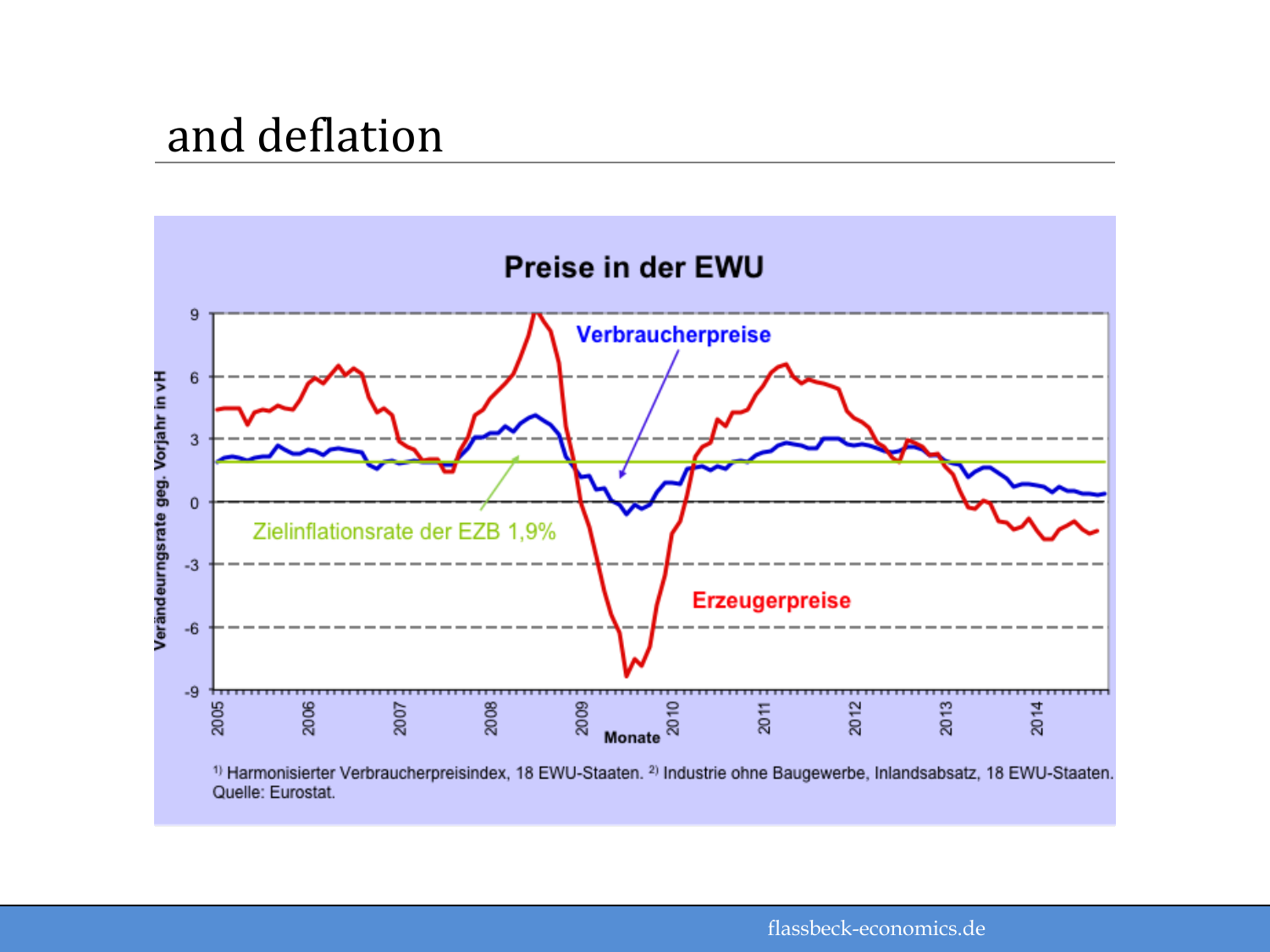### Where does deflation come from?



flassbeck-economics.de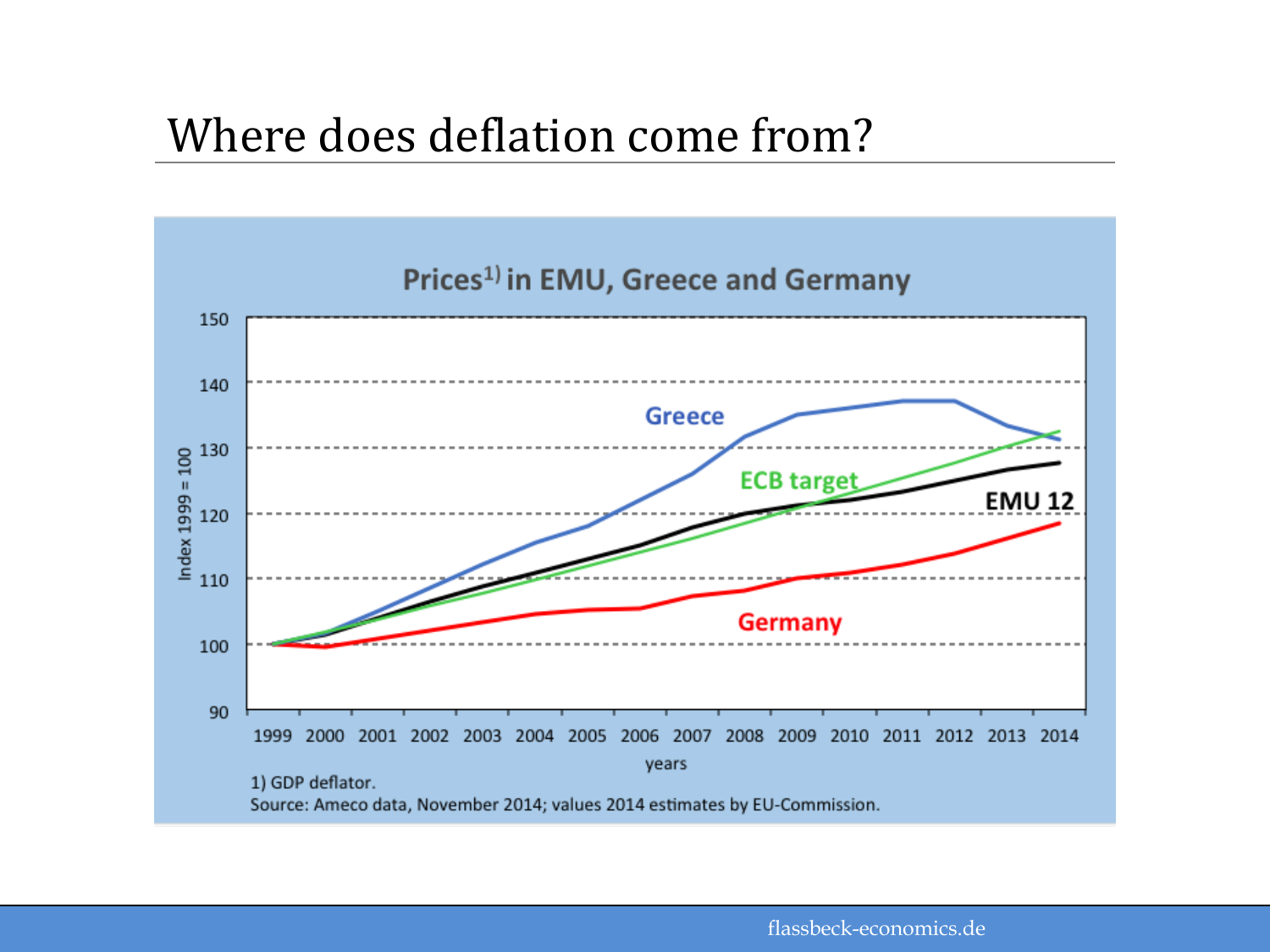### from wage moderation



flassbeck-economics.de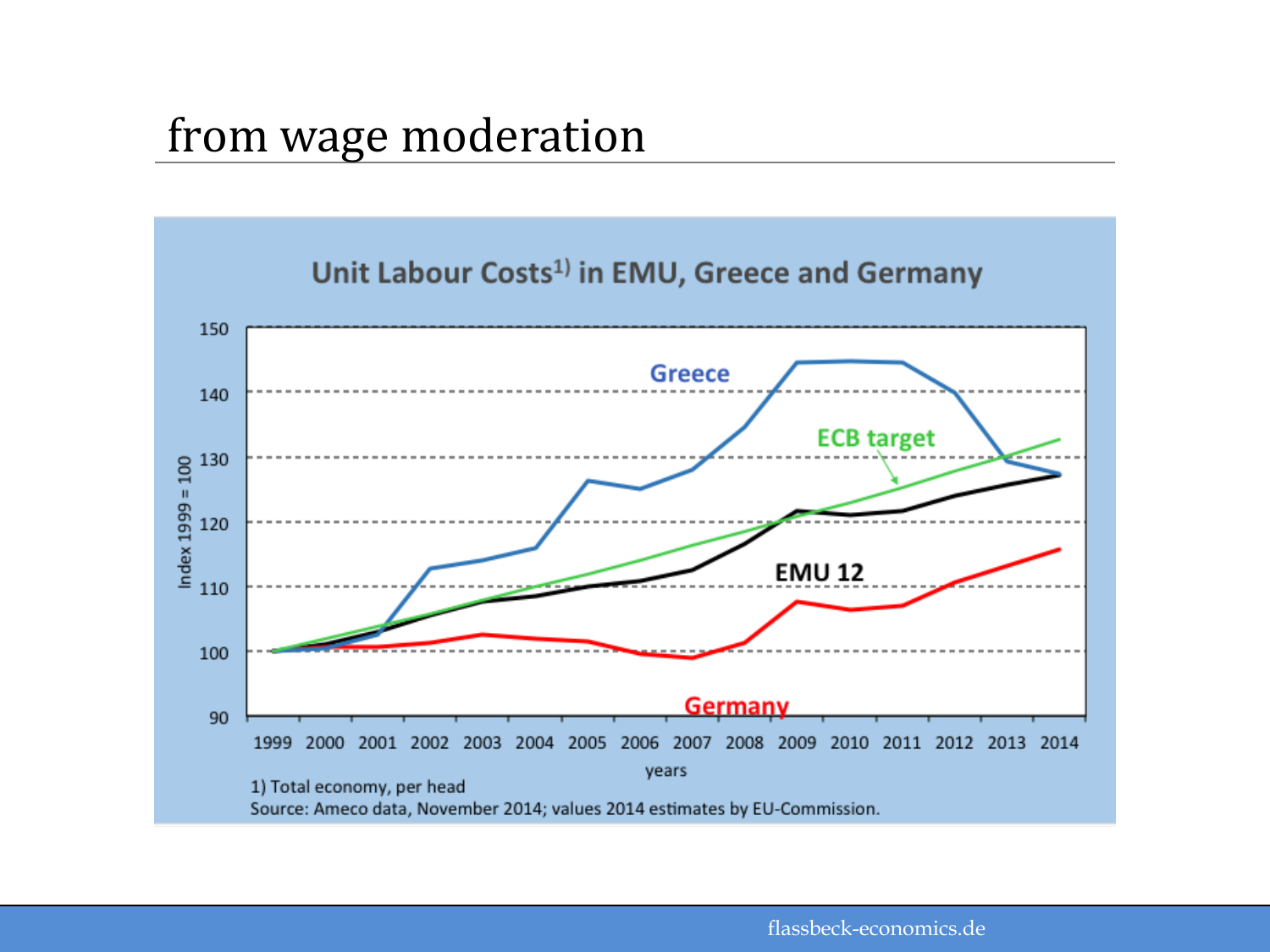#### Germany's nominal wage growth was in line with productivity



Anmerkungen: 1) Definiert als nominale Einkommen der abhängig Beschäftigten geteilt durch die Arbeitsstunden der abhängig Beschäftigten mal Anzahl der abhängig Beschäftigten. 2) Definiert als reales BIP geteilt durch Arbeitsstunden aller Beschäftigten mal Anzahl aller Beschäftigten. 3) 2012er Werte für Arbeitsstunden der Beschäftigten geschätzt anhand von Destatis Daten. Quelle: AMECO Datenbank (Stand Nov-12); OECD Datenbank (Stand Apr-13); eigene Berechnungen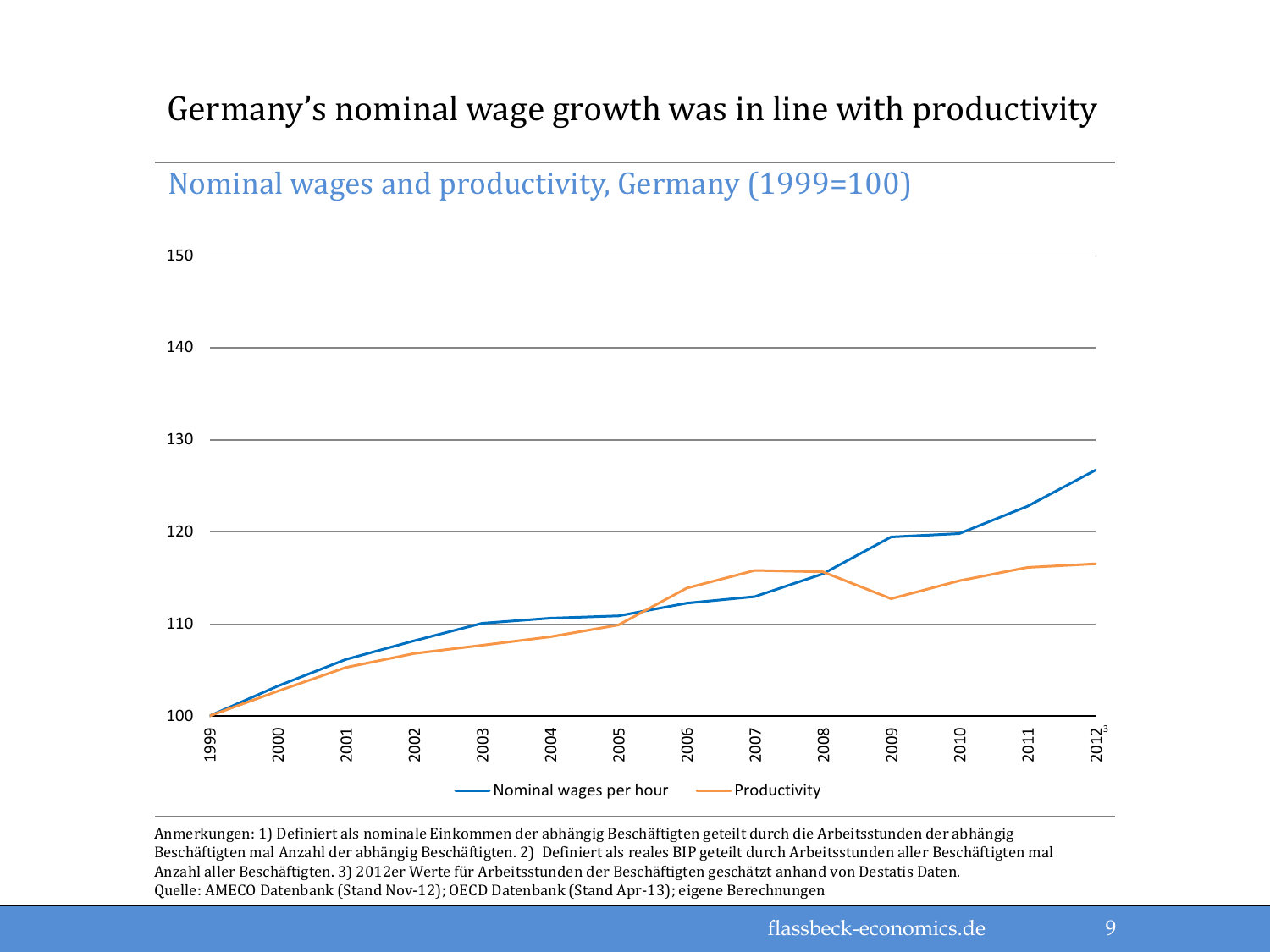## but France got wage growth right

Nominal wage and productivity, France (1999=100)



Anmerkungen: 1) 2012er Werte für Arbeitsstunden der Beschäftigten geschätzt anhand von AMECO Daten. Quelle: AMECO Datenbank (Stand Nov-12); OECD Datenbank (Stand Apr-13); eigene Berechnungen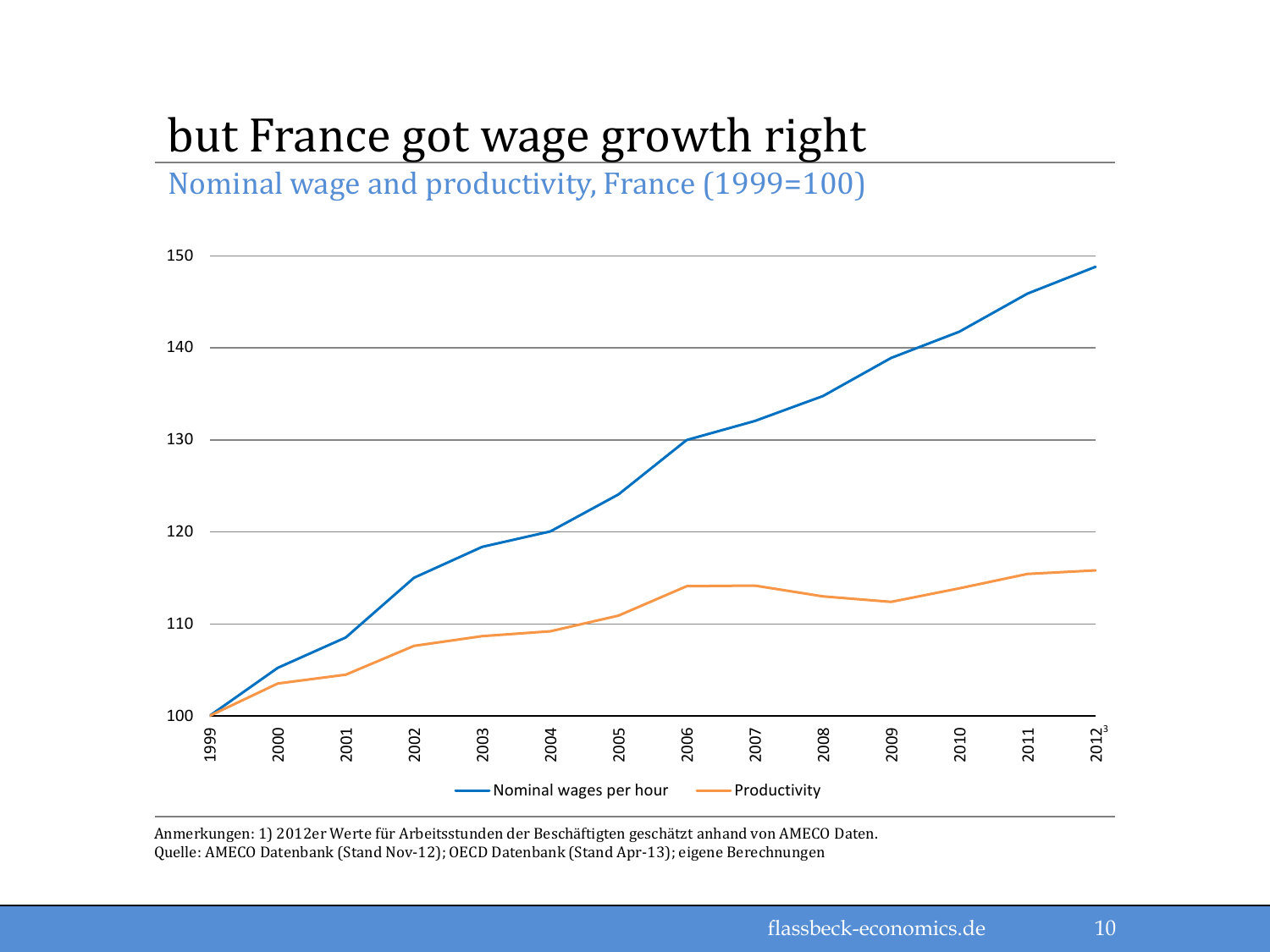#### Real wages have to follow productivity in a monetary union with an inflation target of 2 percent

Real wages per hour<sup>1)</sup> and productivity<sup>2</sup> (1999 = 100)



Notes: 1) Total real compensation of dependent employees divided by working hours of dependent employees times number of dependent employees. 2) Real GDP divided by working hours of total employed persons times number of employed persons. 3) Total nominal compensation of dependent employees is price adjusted by a constant inflation rate of 1.9%, apart from that same calculation as for 1) Source: AMECO database (as per Nov-12); OECD database (as per Apr-13); own calculations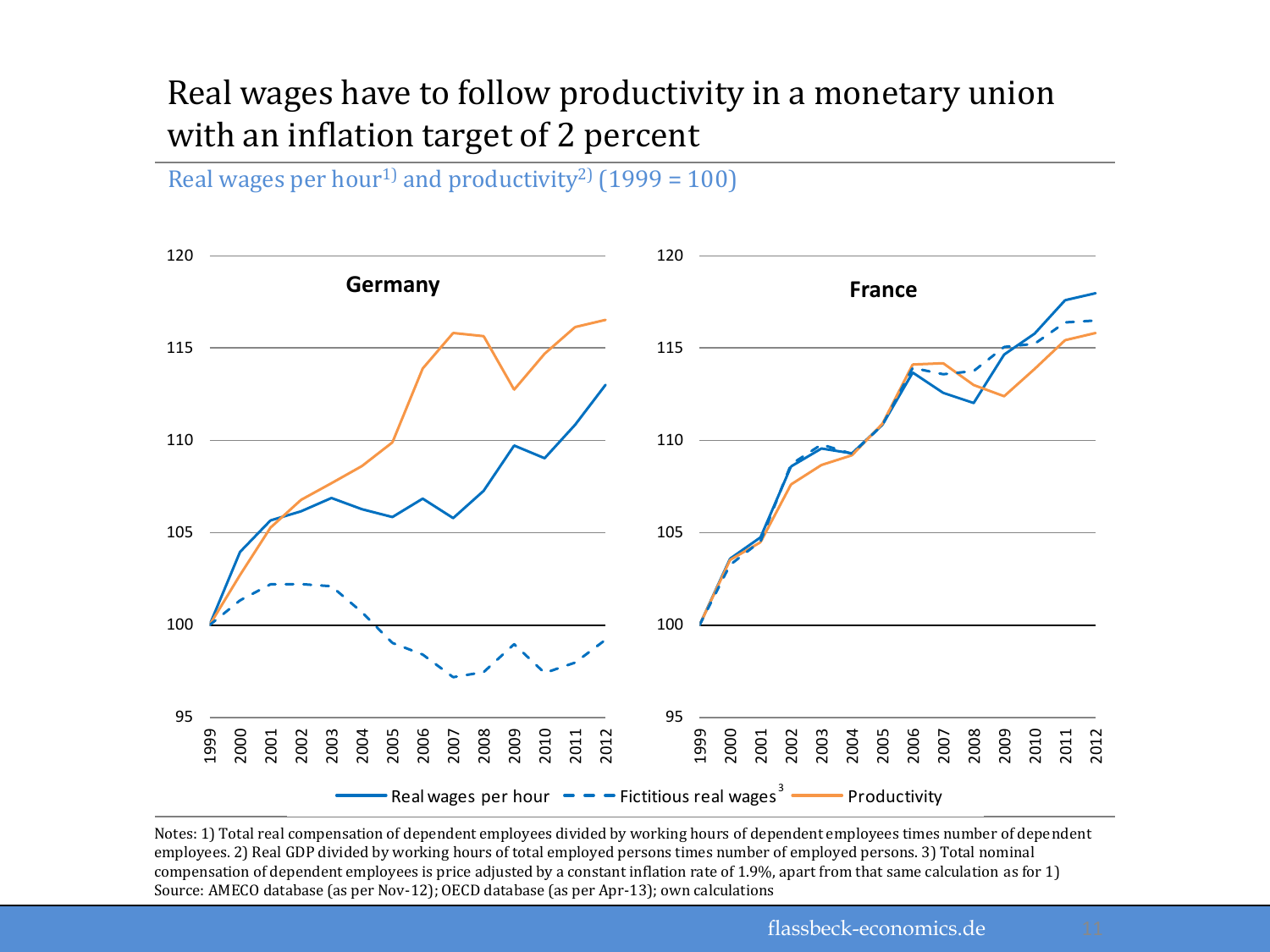#### Spain, Greece and Portugal did already what is expected



Source: AMECO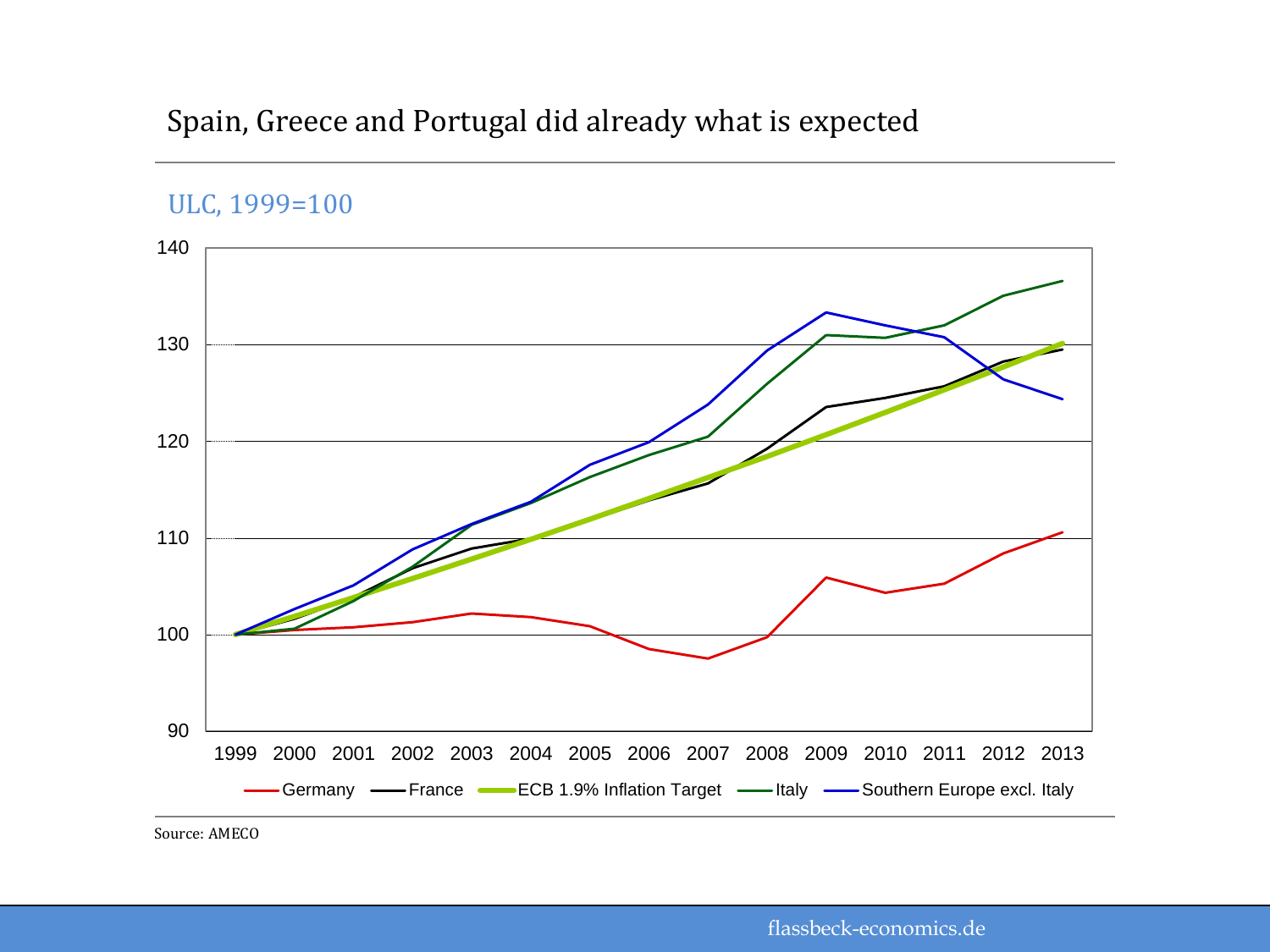#### But with disastrous results: falling wages were associated with increasing unemployment in Southern Europe

Wages per hour and unemployment in Southern Europe



 $1)$  Italien, Spanien, Portugal, Griechenland.  $2)$  Arbeitslose in % der Erwerbspersonen, Definition gemäß Eurostat, linke Skala.  $3)$  Bruttoeinkommen aus unselbständiger Arbeit je geleistete Arbeitsstunde der Beschäftigten, rechte Skala. <sup>4)</sup> Nominaler Stundenlohn preisbereinigt mit dem Deflator des privaten Verbrauchs, rechte Skala. 5) Nominaler Stundenlohn preisbereinigt mit dem BIP-Deflator, rechte Skala.

Quellen: OECD; Ameco Datenbank; Werte für 2013 Schätzung der EU-Kommission; Arbeitsstunden für Italien: eigene Schätzung.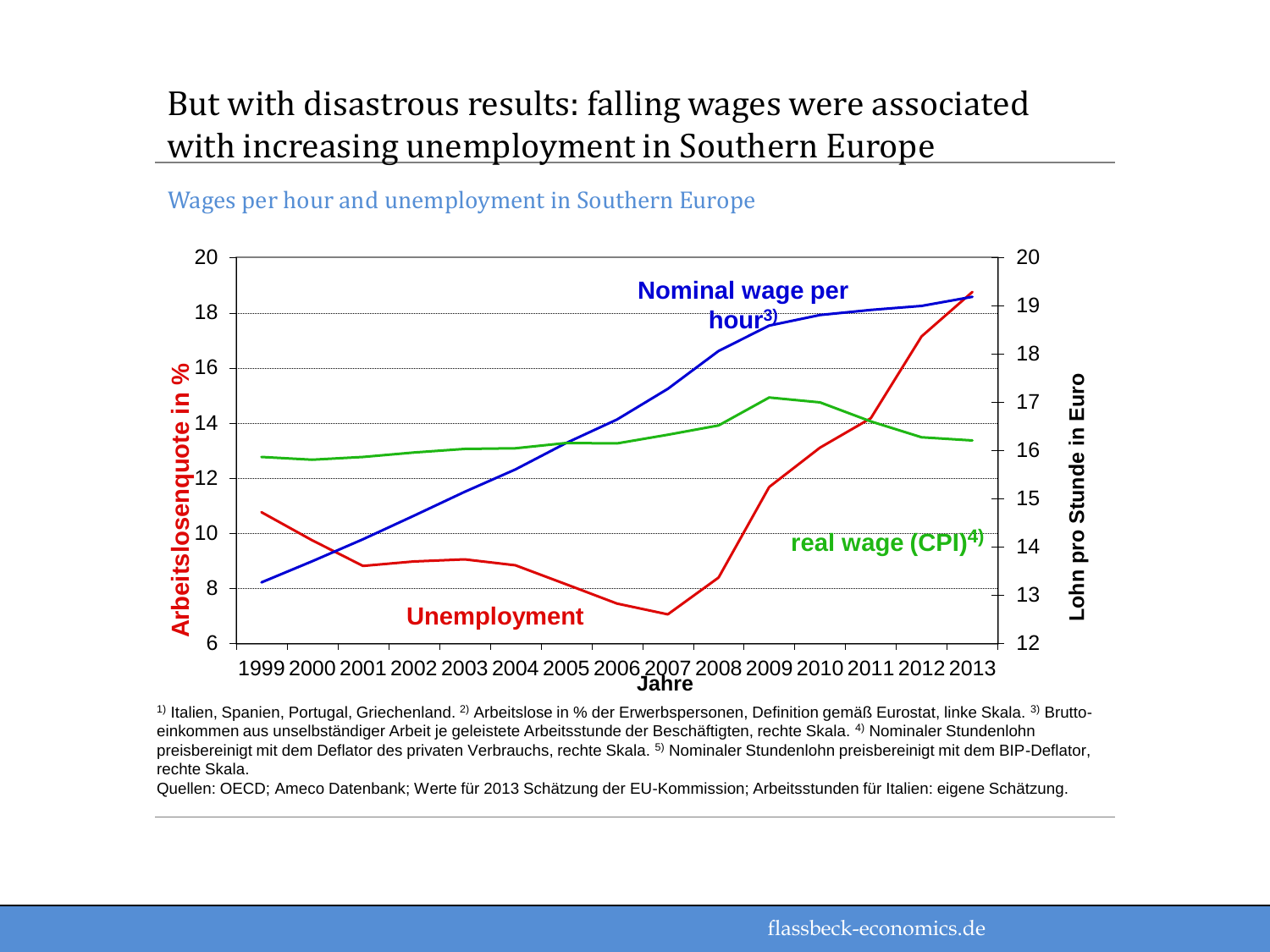#### And for Greece the same: Falling wages and rising unemployment after 20010



 $1)$  Unemployed in % of employed and unemployed persons; definition by Eurostat, left scale. <sup>2)</sup> Compensation of employees per hour actually worked, deflated by the GDP-deflator, right scale. <sup>3)</sup> Compensation of employees per hour actually worked, deflated by the deflator of private consumption, right scale. Source: Ameco (May 2013), values for 2013 estimates by the EU-Commission.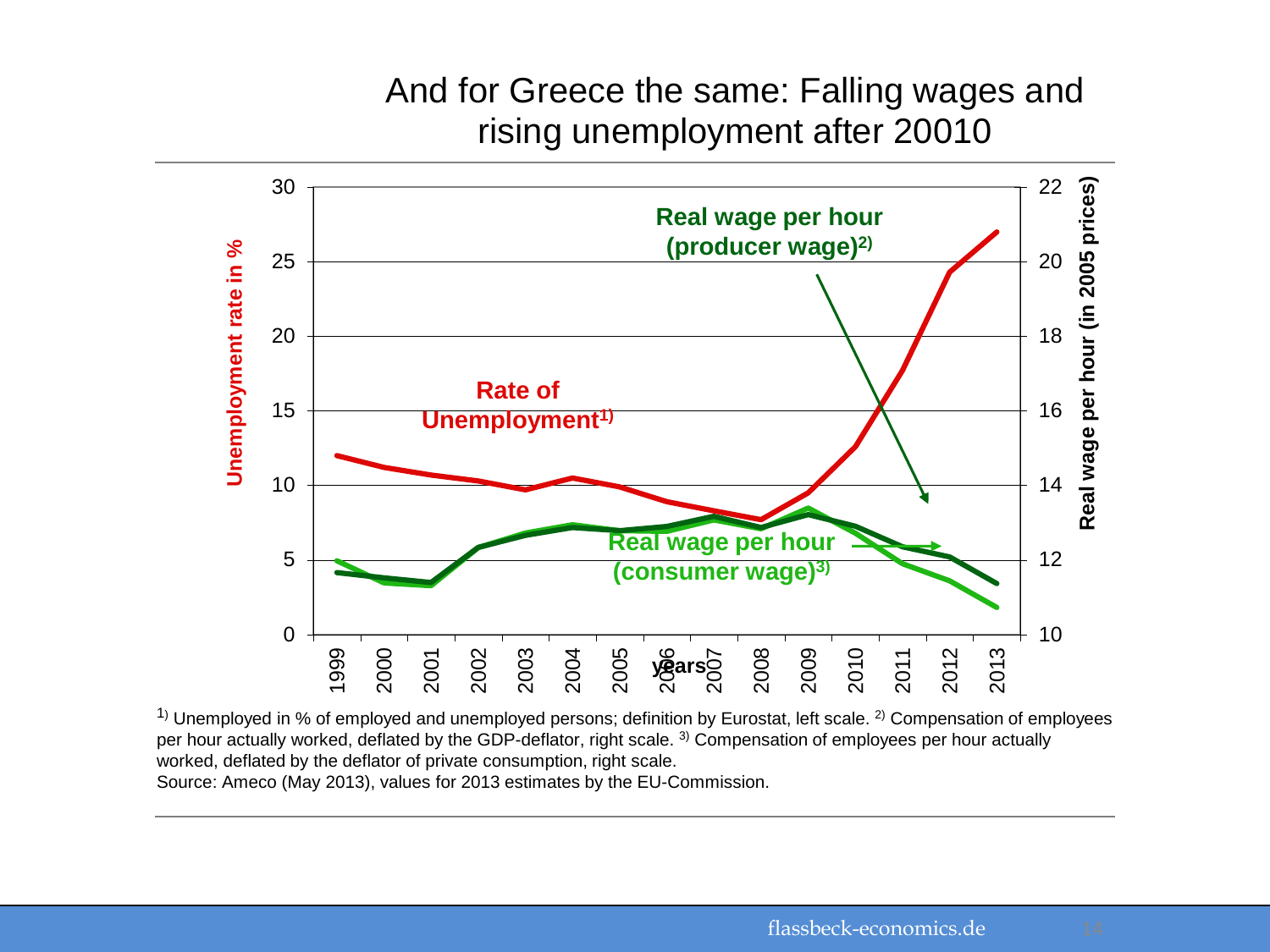## In absolute terms: no problem with French productivity

Nominal wages<sup>1)</sup> and nominal productivity per hour<sup>2)</sup>



Notes: 1) Defined as total nominal compensation of dependent employees divided by working hours of dependent employees times number of dependent employees. 2) Defined as nominal GDP divided by working hours of total employed persons times number of employed persons. 3) 2012 values for working hours of total employees and dependent employees projected based on data from Destatis and AMECO Source: AMECO database (as per Nov-12); Eurostat; own calculations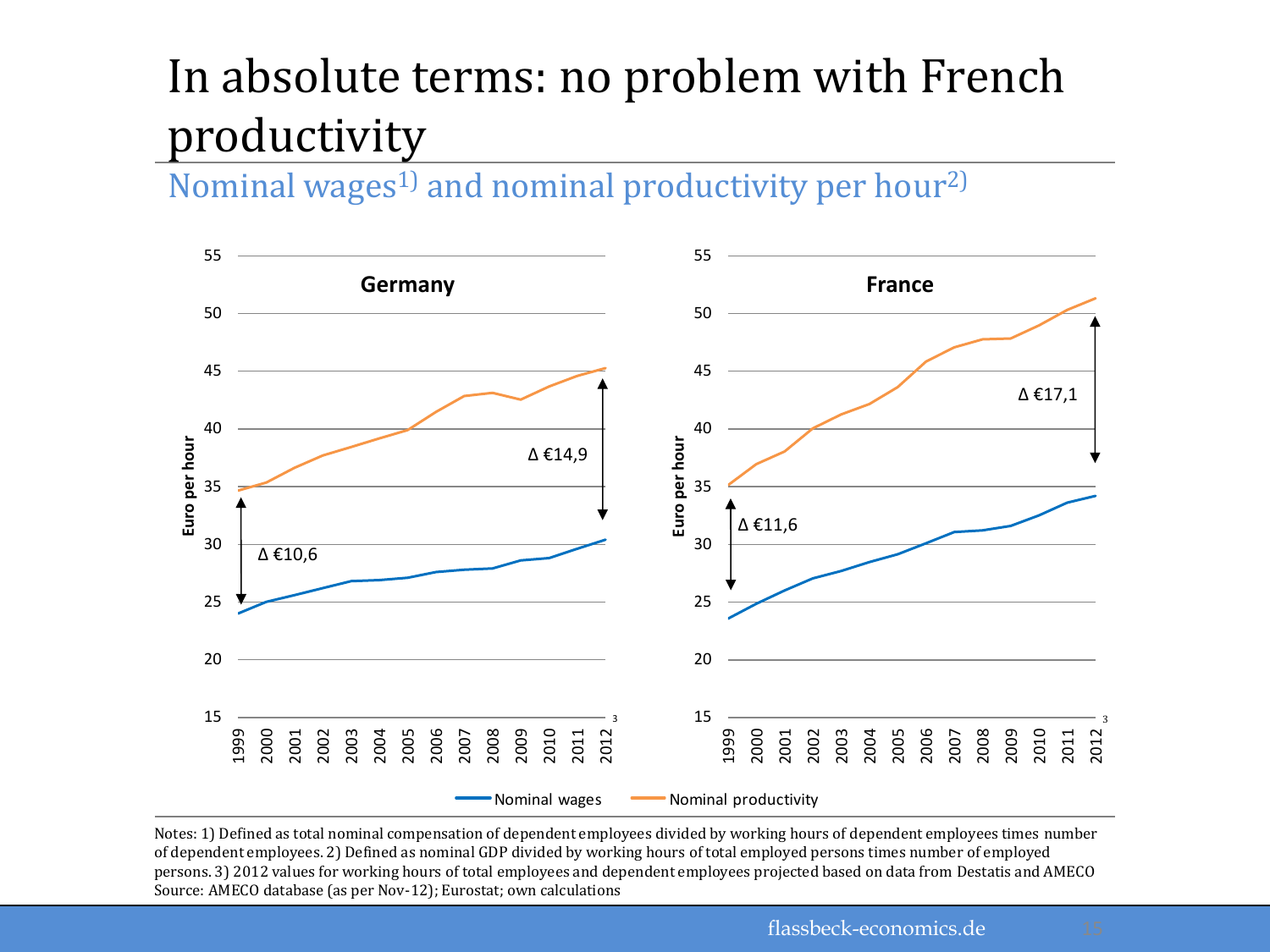## Global deflation and the causes: An evident relationship for Japan ...

Unit labour cost growth determines inflation rates

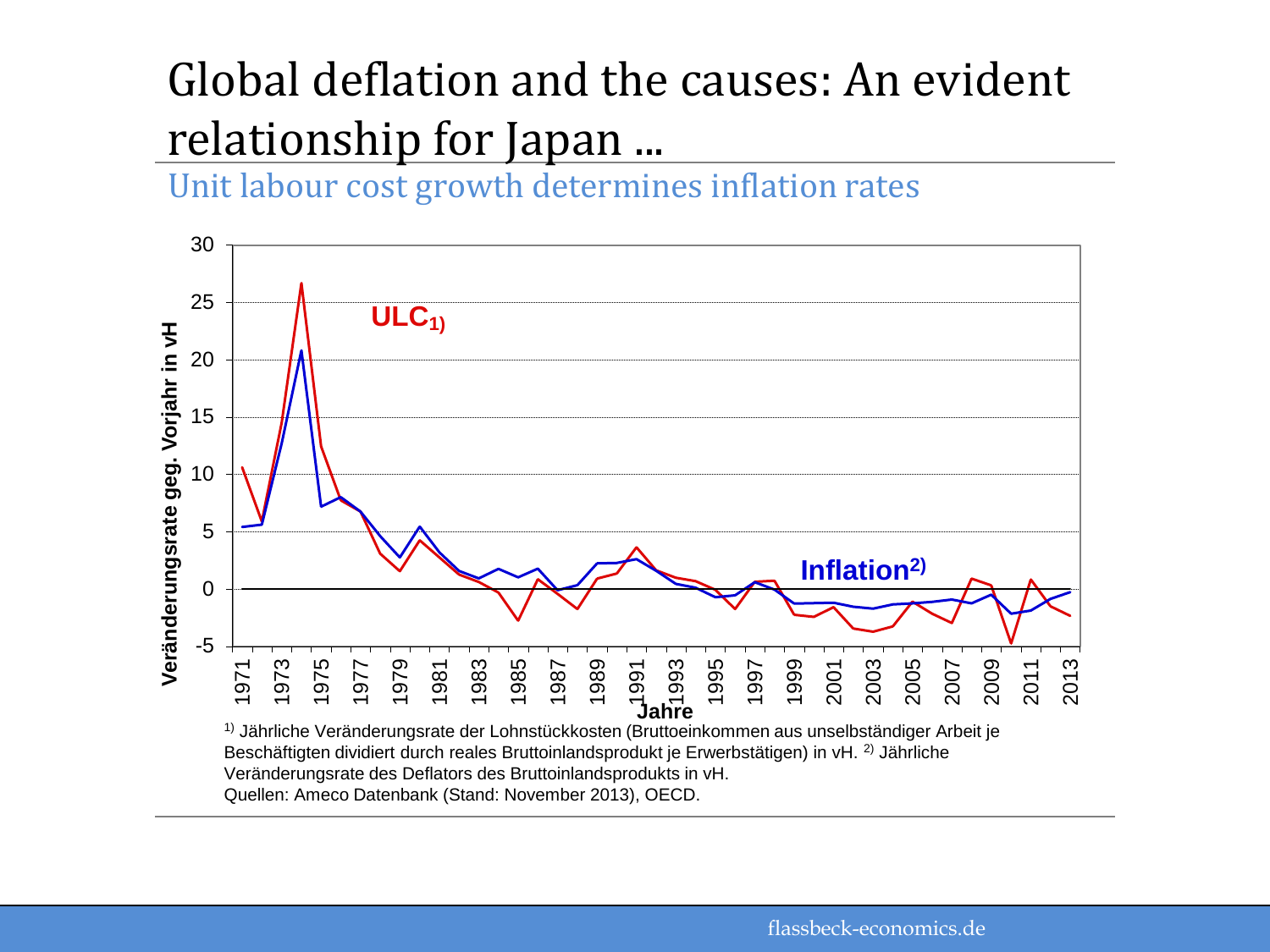## ... for Europe (EMU) ...



1) 12 Länder: Belgien, bis 1990 Westdeutschland, ab 1991 Deutschland, Finland, Frankreich, Griechenland, Irland, Italien, Luxemburg, Niederlande, Österreich, Portugal, Spanien. 2) Jährliche Veränderungsrate der Lohnstückkosten (Bruttoeinkommen aus unselbständiger Arbeit je Beschäftigten dividiert durch reales Bruttoinlandsprodukt je Erwerbstätigen) in vH. 3) Jährliche Veränderungsrate des Deflators des Bruttoinlandsprodukts in vH. Quellen: Ameco Datenbank (Stand: November 2013), OECD.

flassbeck-economics.de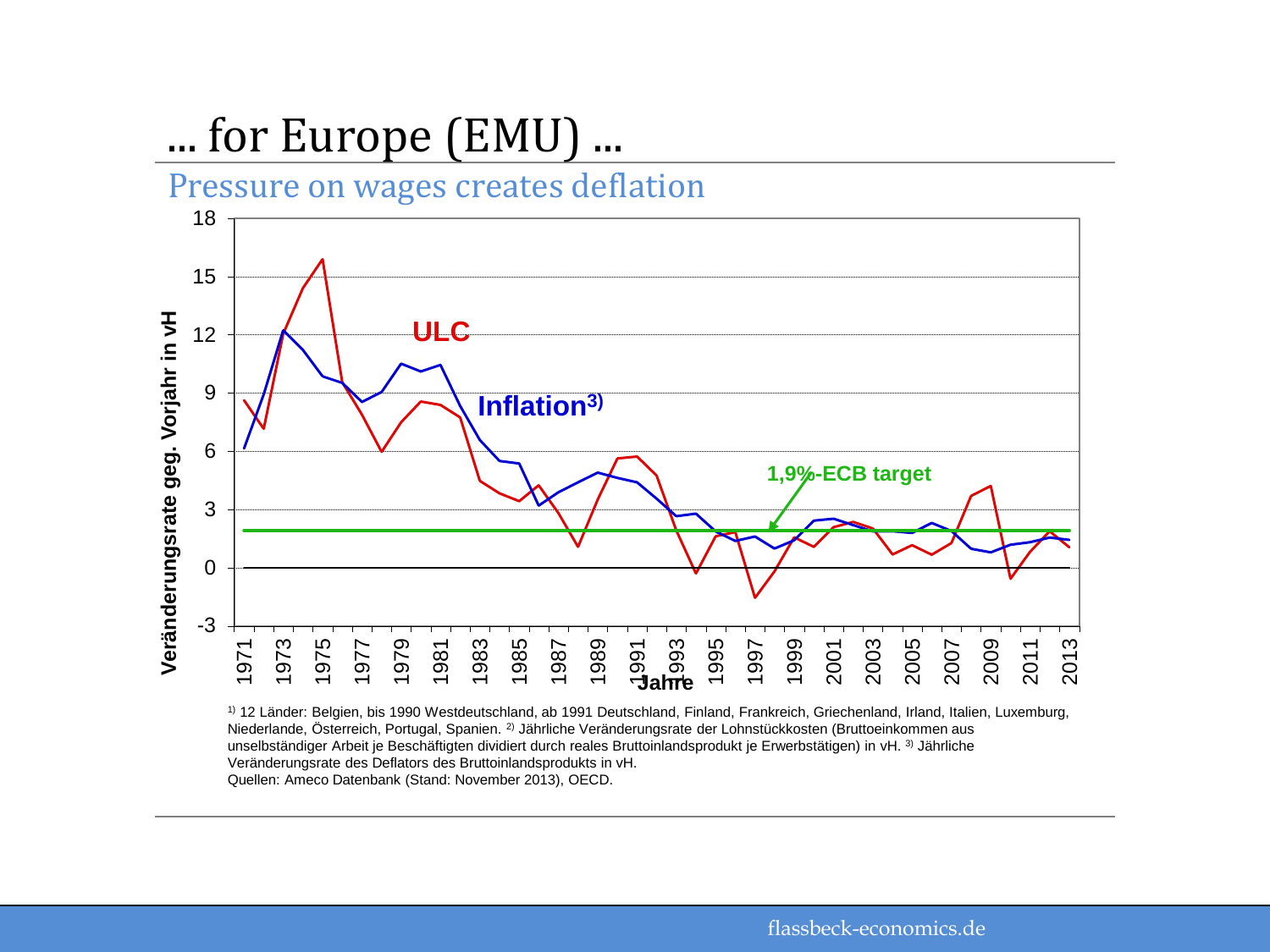### ... and the United States

Wages are under pressure for a long time



<sup>1)</sup> Jährliche Veränderungsrate der Lohnstückkosten (Bruttoeinkommen aus unselbständiger Arbeit je geleistete Arbeitsstunde der Beschäftigten dividiert durch reales Bruttoinlandsprodukt je geleistete Arbeitsstunde der Erwerbstätigen) in vH. <sup>2)</sup> Jährliche Veränderungsrate des Deflators des Bruttoinlandsprodukts in vH. Quellen: Ameco Datenbank (Stand: November 2013), OECD.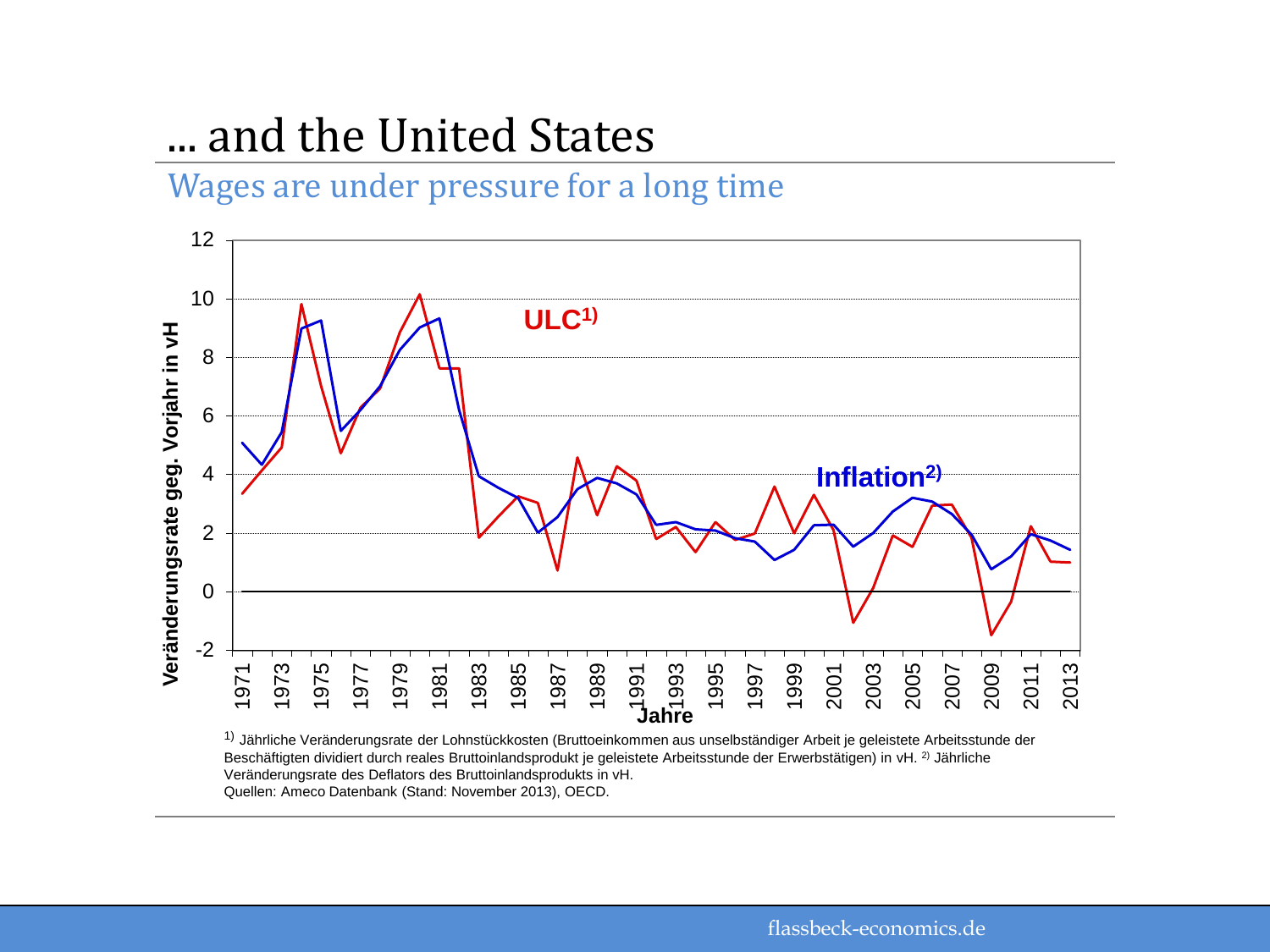#### $ULC (1999 = 100)$ Compared with rest of EMU Germany is "better" than the rest, but it is wrong



Quelle: AMECO Datenbank (Stand Nov-12); eigene Berechnungen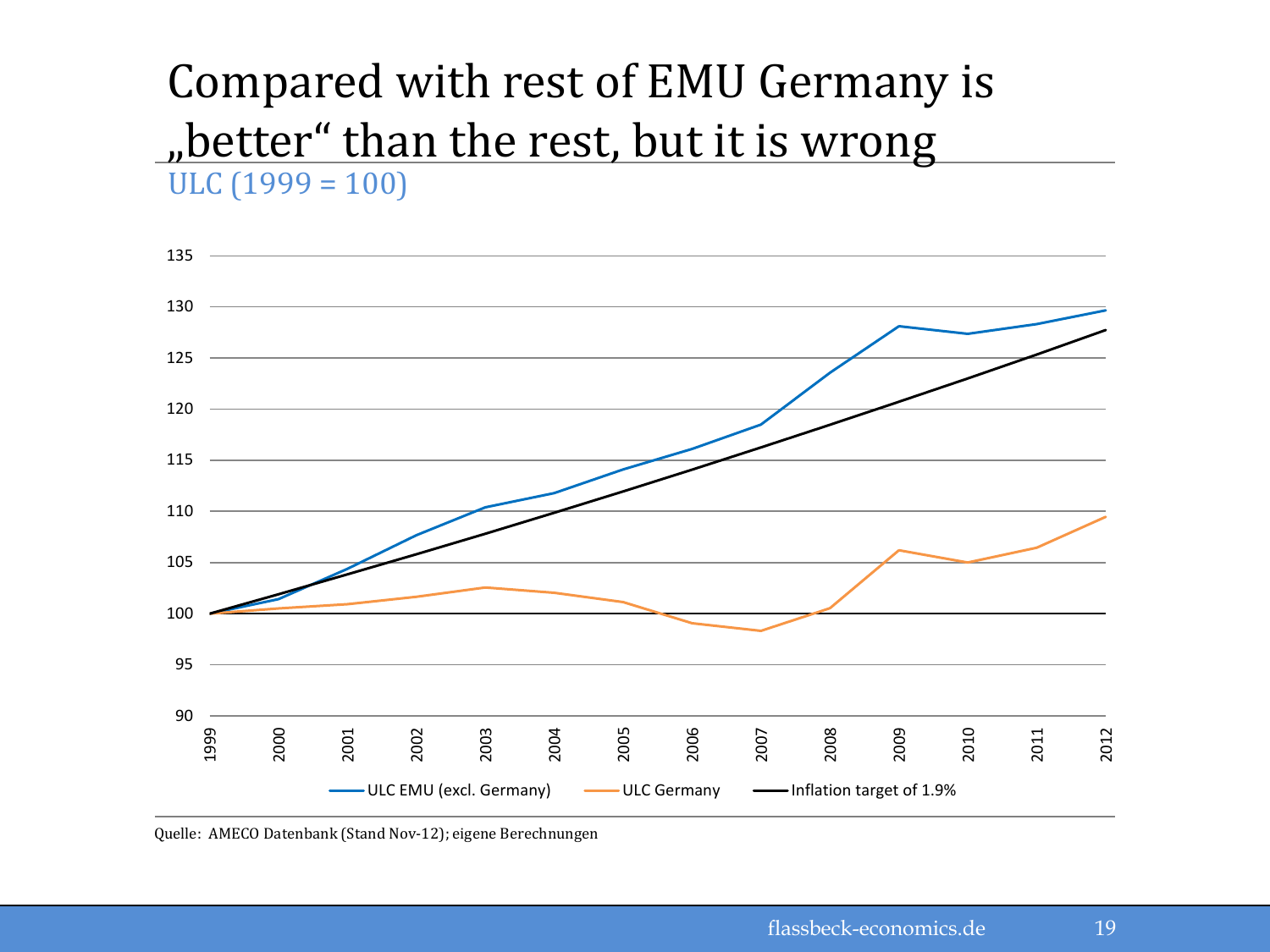## Why deflation? The big paradox

Wage share and unemployment in developed economies



Source: OECD, AMECO, BLS and ILO database; own calculations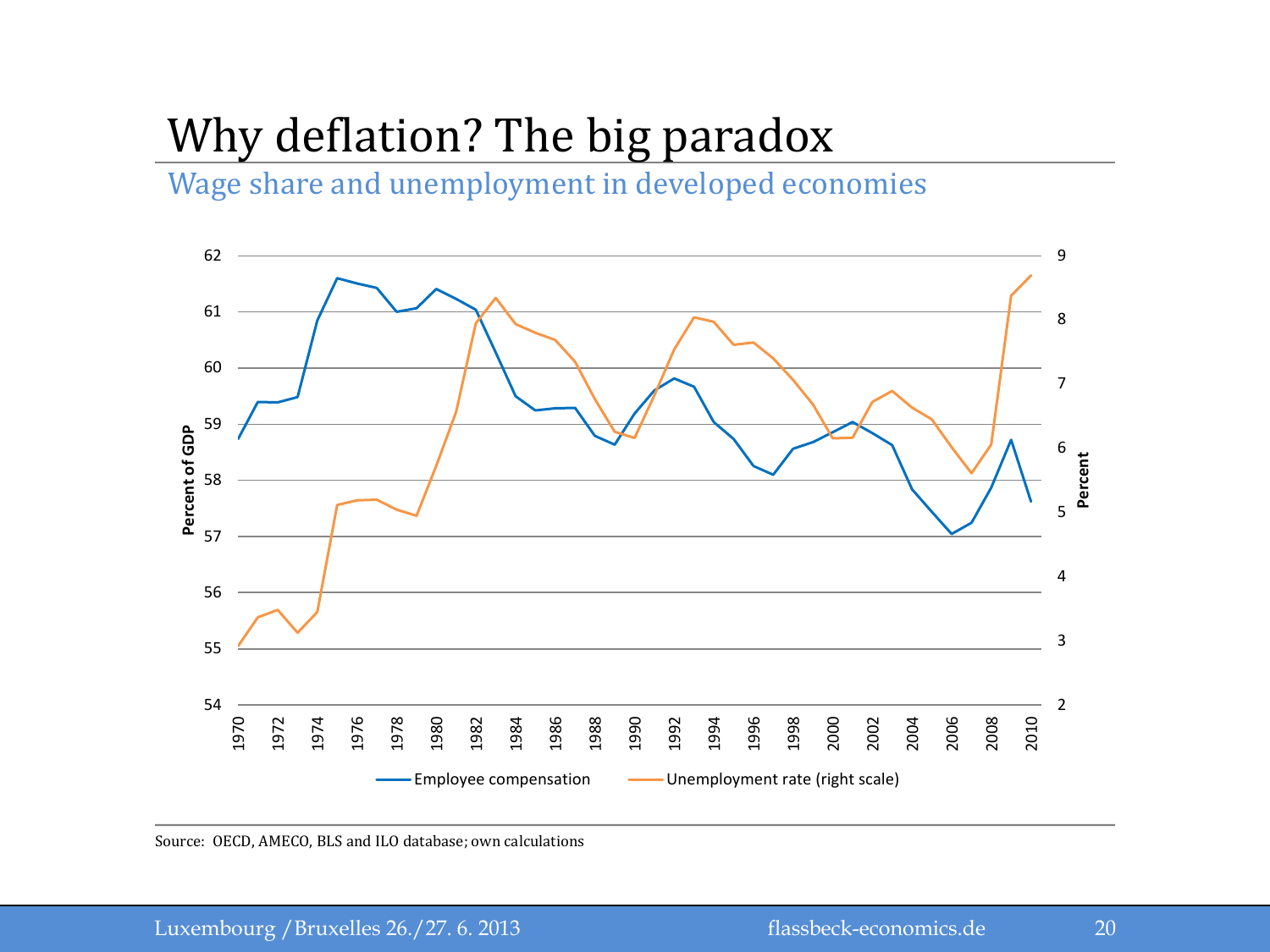## Deflation and wages: Why do countries perform so differently?

Real wage per hour<sup>1)</sup>  $(1999 = 100)$ 



1) Bruttoeinkommen aus unselbständiger Arbeit in nationaler Währung je geleistete Arbeitsstunde der Beschäftigten, preisbereinigt mit dem Deflator des privaten Verbrauchs, Index 1999 = 100. Geleistete Arbeitsstunden der Beschäftigten in Italien: eigene Schätzung. Quellen: OECD; Ameco Datenbank (Stand Mai 2013); Werte für 2013 Prognose der EU-Kommission.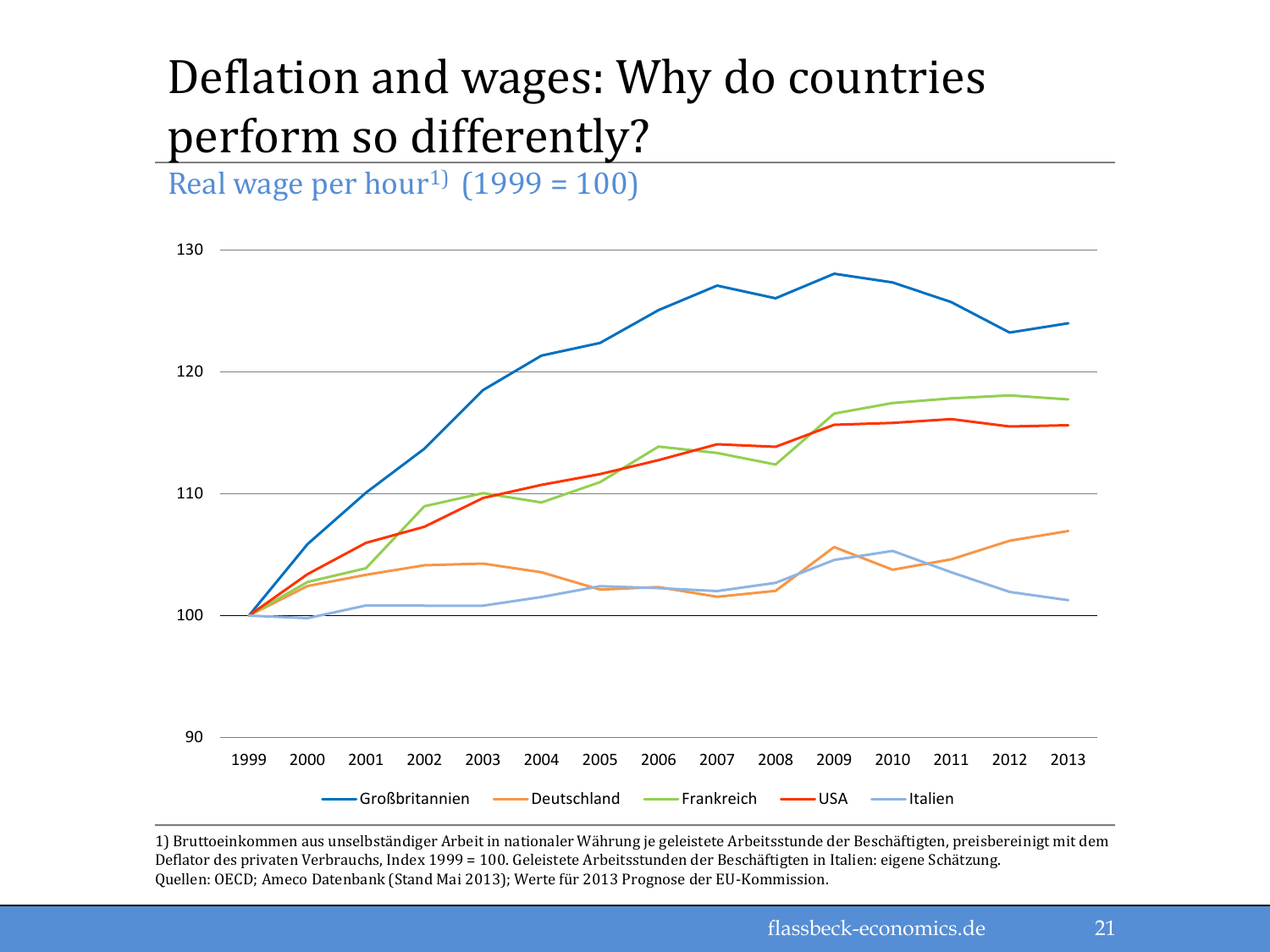# Private consumption is weak in Germany and Italy

Private consumption (1999 = 100)



1) Realer privater Verbrauch in nationaler Währung, Index 1999 = 100.

Quelle: Ameco Datenbank (Stand Mai 2013); Werte für 2013 Prognose der EU-Kommission.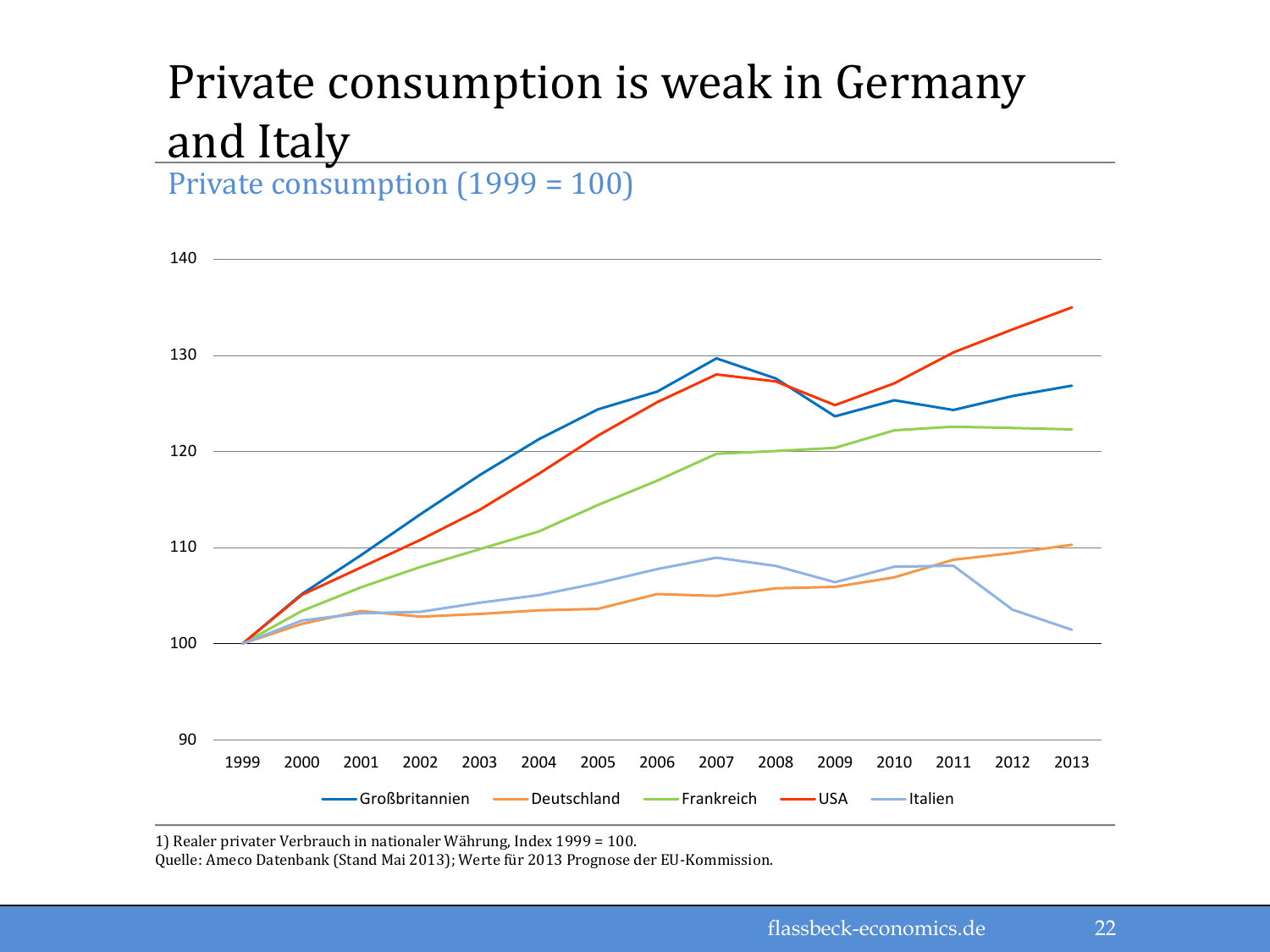## But Germany is the exception in terms of wages lagging productivity

Productivity per hour<sup>1)</sup> (1999 = 100)



1) Reales Bruttoinlandsprodukt in nationaler Währung je geleistete Erwerbstätigenstunde, Index 1999 = 100. Quellen: OECD; Ameco Datenbank (Stand Mai 2013); Werte für 2013 Prognose der EU-Kommission.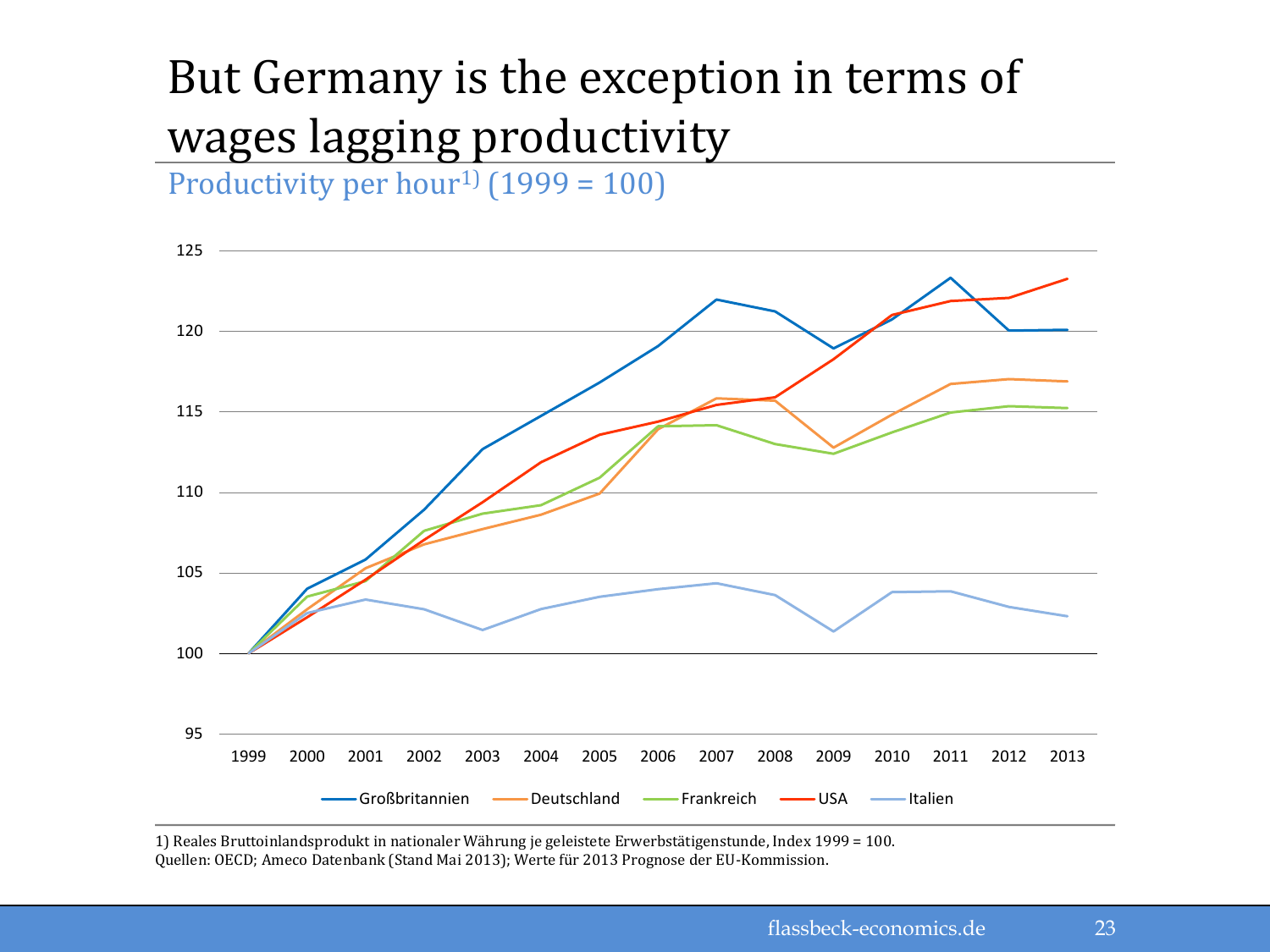# The result: Germany is export champion...Italy is losing out

Exports<sup>1</sup> $(1999 = 100)$ 



1) Reale Exporte in nationaler Währung, Index 1999 = 100.

Quelle: Ameco Datenbank (Stand Mai 2013); Werte für 2013 Prognose der EU-Kommission.

24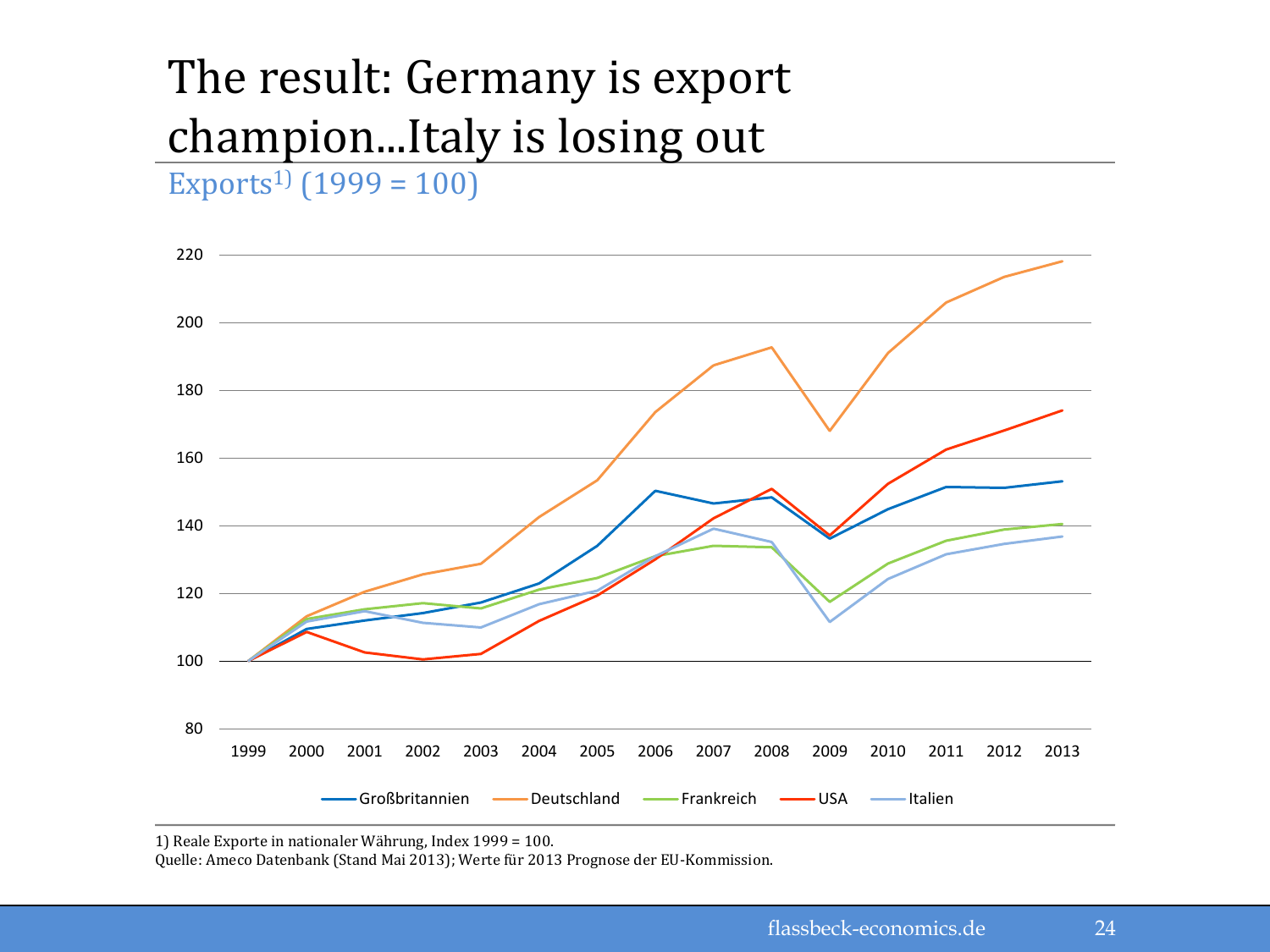## However, growth in Germany was weak

Wachstum<sup>1)</sup> im Vergleich (1999 = 100)



1) Reales Bruttoinlandsprodukt in nationaler Währung, Index 1999 = 100.

Quelle: Ameco Datenbank (Stand Mai 2013); Werte für 2013 Prognose der EU-Kommission.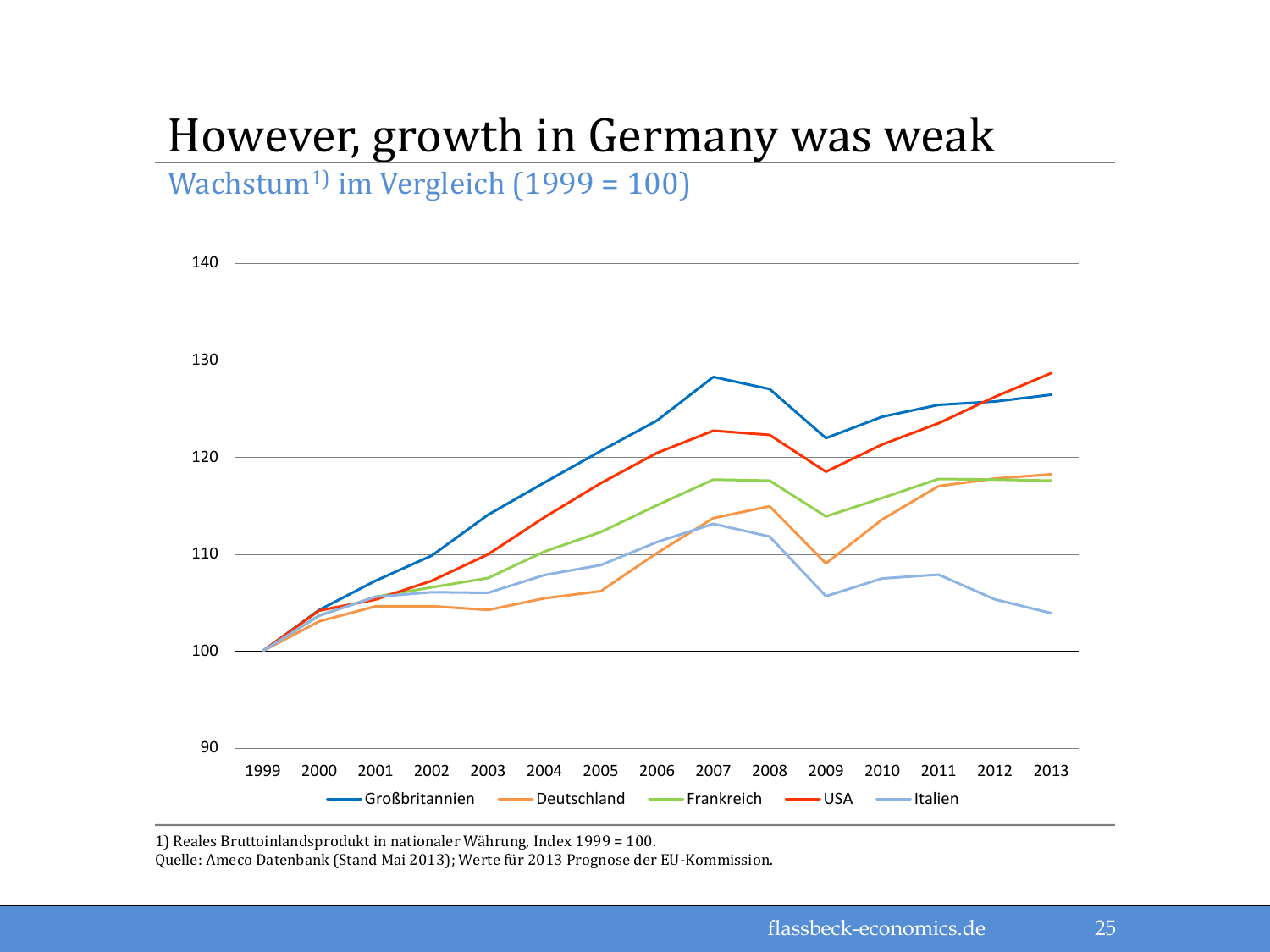## Investment is sluggish

Quote der Bruttoanlageinvestitionen<sup>1)</sup> im Vergleich



1) Bruttoanlageinvestitionen in Prozent des Bruttoinlandsprodukts.

Quelle: Ameco Datenbank (Stand Mai 2013); Werte für 2013 Prognose der EU-Kommission.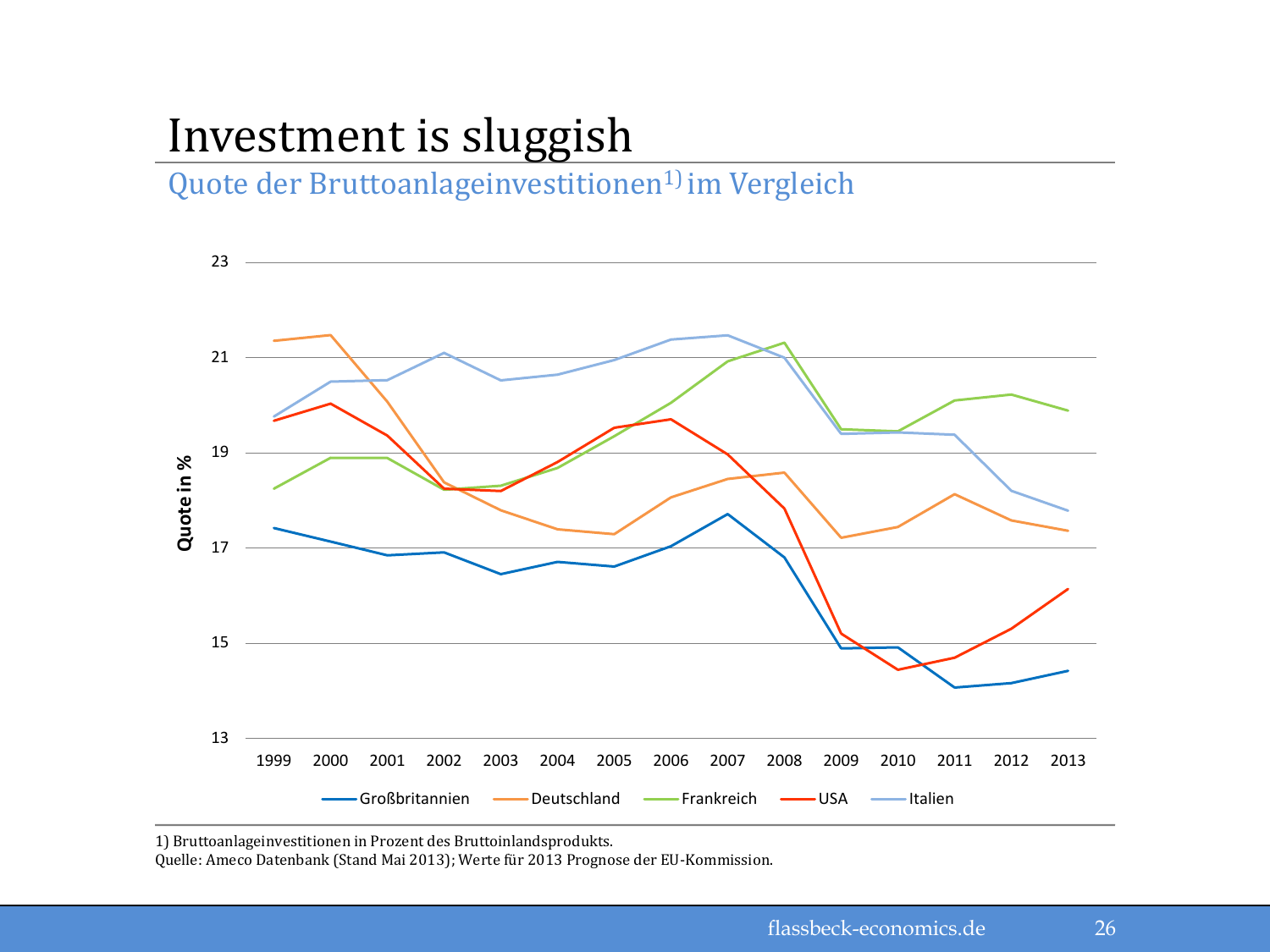#### Unemployment (head count) is good but in number of hours worked Germany is lagging behind

Arbeitsvolumen1)



1) Geleistete Arbeitsstunden der Erwerbstätigen insgesamt, Index 1999 = 100. Quelle: OECD; Ameco Datenbank (Stand Mai 2013); Werte für 2013 Prognose der EU-Kommission.